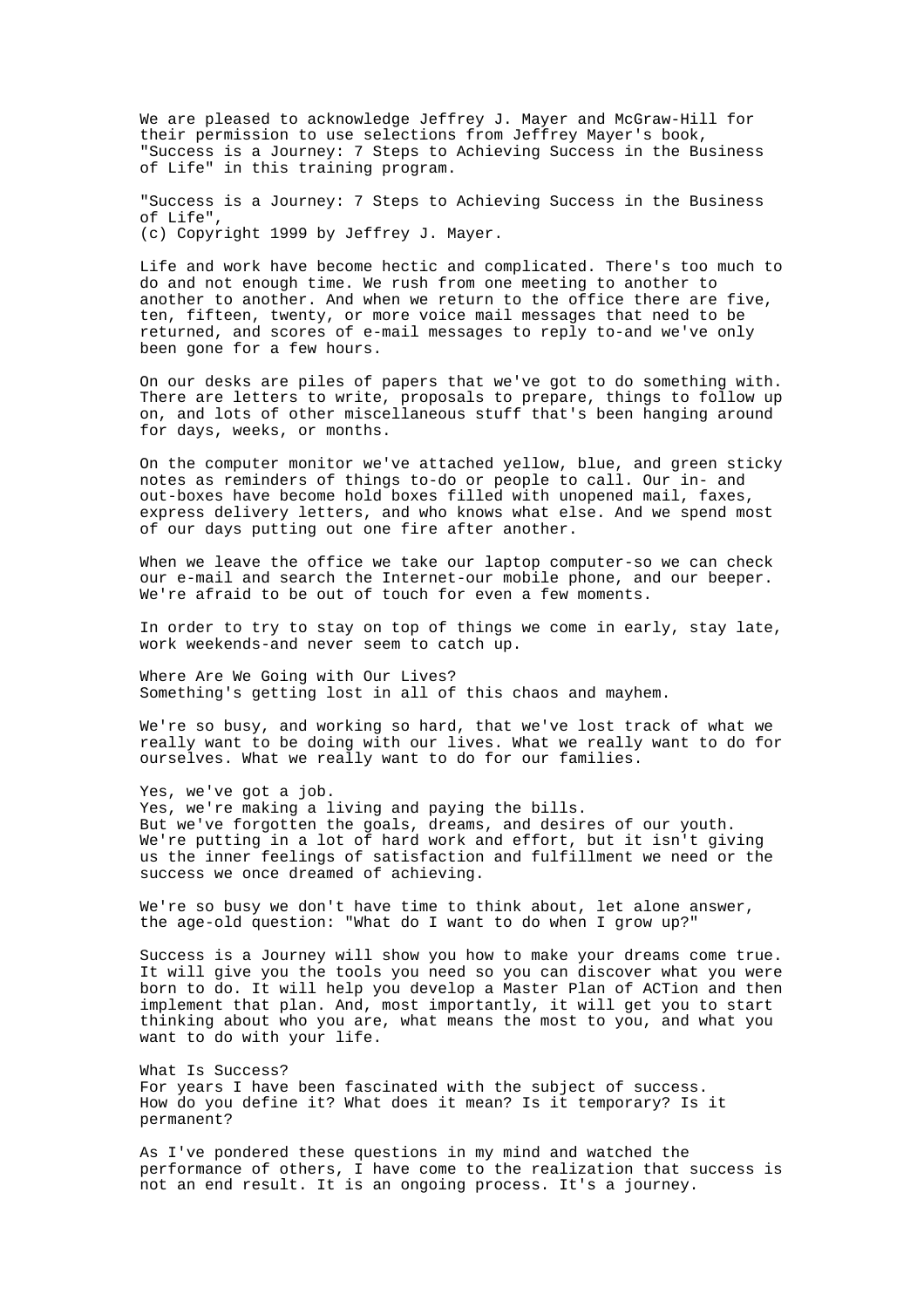However, there's an ebb and flow to success. It's not linear. It comes and goes. There are ups and downs. One day you have a great day, the next day is so-so, and the third is absolutely rotten.

But on the fourth day, something good happens, and you're back on top of the world again. Or you may have a great morning and a rotten afternoon, or vice versa. Or, maybe you have a bad year or season, but the next one is much better. That's life!

REMEMBER Successful people never quit. When they suffer a setback, they just pick themselves up and keep going.

To be successful in the business of life you build upon your successes. You set goals-achievable goals-for yourself, and accomplish them. Then you set slightly more difficult goals, and go out and accomplish them.

Success Tip Follow this process over and over throughout your life and you'll accomplish more than you ever dreamed.

The ultimate goal in life isn't just to succeed, it's to continue to succeed. To continue to improve. To continue to be the best that you can be. The best in your business, profession, or chosen career. The best husband, wife, father, mother, son, daughter, and friend.

You only have one life, and you have the opportunity to make it a great one. The future is yours, and it's unlimited. You can make it into anything you want.

Success Depends upon Your Expectations. Life isn't lived in a vacuum, and whether or not any of us is successful in any endeavor is determined by our expectations before we started. We've got to know the criteria on which we're going to judge ourselves or be judged by others.

Most of us are never 100 percent successful in any of the things that we do. But the goal is to try our best, learn from our experiences, and take the knowledge we gain along with us so we can do the task even better the next time.

Success Tip Write your goals and objectives on paper before you embark upon any task. This enables you to compare your results or accomplishments with your expectations.

What Were Your Expectations? I find the whole subject of whether or not a person is successful to be very complex. It's usually not black or white. The results are very dependent upon a person's long- and short-term expectations-in addition to his or her skills, talents, and training and a host of other factors that may or may not be within the person's control.

Here are some examples of how difficult it can be to try to determine a person's degree of success. How Did You Do on the Test? When you were going to school I'm sure you had to take lots of tests. (I know I sure did.)

Did you ever spend a lot of time studying and preparing for a test, yet not do as well as you had hoped? How did you feel?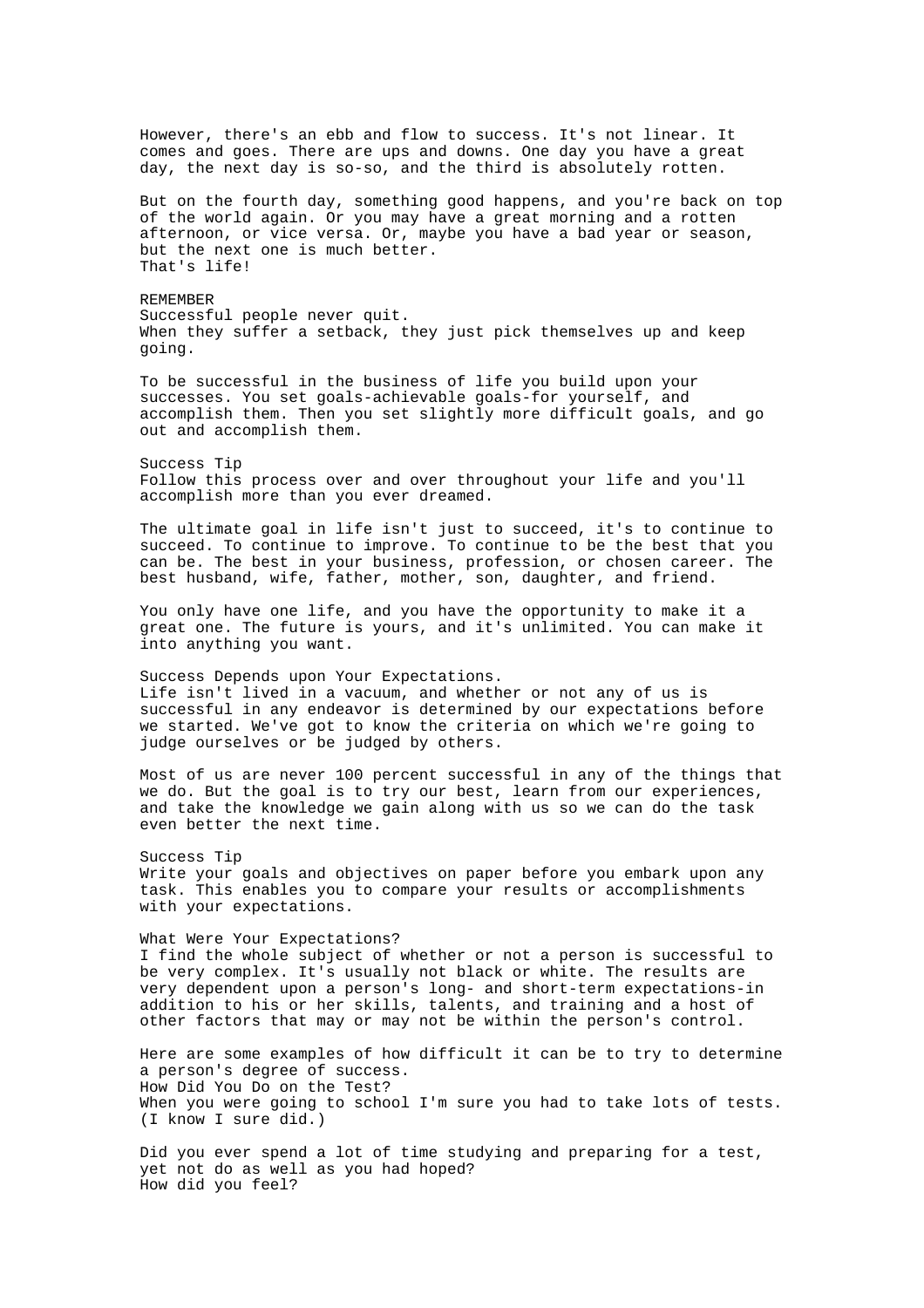Disappointed, I'll bet.

On the other hand, how did you feel when you did very well on a test that you hadn't spent much time studying for? Lucky?

What were your feelings when you got the grade that was representative of the work and effort you put into your studies? For myself, deep down inside I always knew I had gotten what I deserved.

And what happened when you showed your parents your report card? Did it measure up to their expectations? You see, success depends upon your expectations.

ANECDOTE I had a friend who studied every day and went through four years of college and may have gotten a single B. He got an A in every other class he took. His expectations were so high that if he had gotten anything less than an A, in his mind he would have failed.

I didn't have the same expectations or work ethic. I was pleased when I got a B and was on cloud nine when I got my occasional - very occasional - A.

Did You Solve the Problem? Every day you've got problems to solve. Things need to be done for your boss or supervisor, customers call with problems or questions, and you've got lots of tasks that need to be completed.

You probably haven't looked at it this way, but you should consider yourself successful when you solve the problem, answer the question, complete the task, and get the work done.

Now the completion of these tasks may not be what you would consider to be a big success, but it's one more thing you've learned that you can take with you on your journey through life. And it's one more thing you can cross off your list of things to-do.

But what if you work very hard to accomplish a specific task and aren't 100 percent successful in completing the endeavor?

Or what if it took longer than expected? Or what if you found that you weren't able to solve the problem (but learned something new because of the experience)? Are you a success or a failure?

Did You Close the Sale? If you're in sales, you may feel that you're a success when you close a really big sale. But when you were just getting started in your career, you probably felt like you were on cloud nine when you closed your first sale, no matter what the size. And if you're a seasoned pro, but you've been in a slump, that next sale may make you feel like you're on top of the world.

Let's take another example. A salesperson leads her company in sales one year, but doesn't do it the next. What if she did in fact sell more the second year, but was still outsold by someone else? What if she closed more sales, but made less money? Or closed fewer sales, but made more money? Did she have a successful year? Was she a success or a failure?

ANECDOTE One day a young man was making a life insurance presentation. After a long period of discussion, the prospect finally said, "I'll buy it."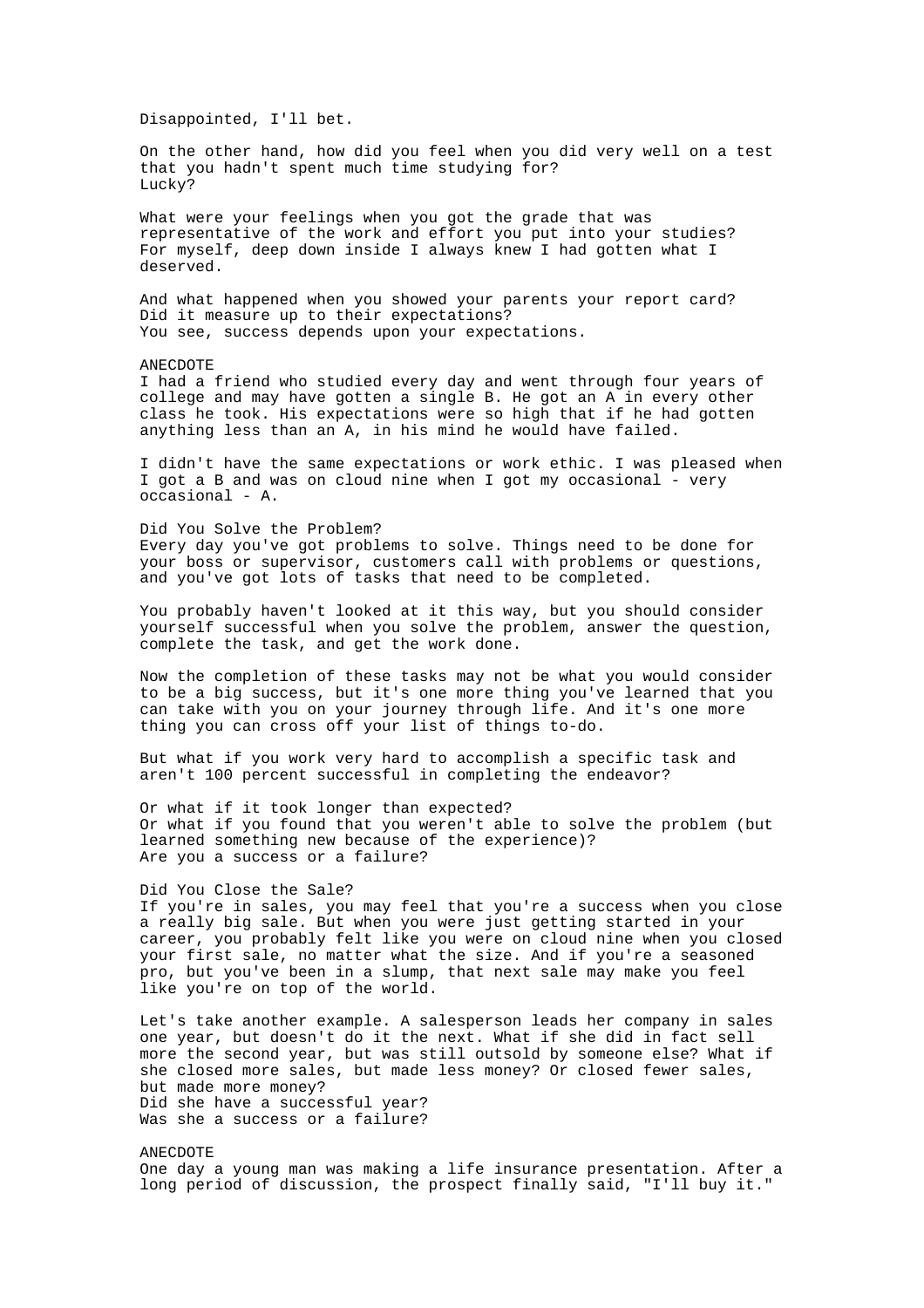As the salesman was completing the forms the new customer started telling the young man how he should have conducted the sale. After a few moments, the young man looked up and said: "I made the sale, didn't I?"

Was the Company Successful? How do you determine whether a company is successful? That depends once again upon your position and your expectations.

For example, the board of directors of a corporation may look at whether or not management is successful and doing a good job from the perspective of how much money the company made from one quarter or fiscal year to the next.

However, if the company is a public corporation, the board, its stockholders, and the analysts that follow the stock may look at the value of the company's stock, its earnings per share, or its earnings as compared to those of its competitors as an indicator of whether or not it has been successful.

And though each group of people is looking at the same financial information, each will probably come up with different conclusions and opinions.

If, on the other hand, the company is a small start-up and is brand new, success may be determined by whether or not there's enough cash to pay the bills at the end of the month.

ANECDOTE There's a scene in the James Stewart classic "It's A Wonderful Life" where there is a run on the family bank.

George Bailey, played by Mr. Stewart, is ecstatic when the bank is able to close its doors at 6:00 p.m. and still has two dollars - yes, TWO DOLLARS - left. They've made it through the day and are still in business.

The expectations of an established company may be quarter-to-quarter, or year-to-year, while for the new company, success may be measured on a day-to-day or week-to-week basis.

How Did the Team Do?

In sports, a team that wins a championship is considered to be a success. But what about the runner-up? Were the members of that team really losers? Once again it depends upon expectations. If the runner-up was expected to win the whole thing, then maybe that team had a bad year.

But what if they were picked to finish dead last, made it to the finals, and then lost? Were they losers or did they have a great year because they got to the championship?

And what if the star on the championship team played poorly and didn't contribute at the level that was expected of him? Does he feel like a success? What if the star of the losing team had a great series, but the team still lost?

And what about the person who has an MVP year, but never performs at that level again?

## ANECDOTE

I remember reading about a runner who finished second in one of the sprint races at a recent Olympics. He was disappointed that he didn't win, but he had still run faster than he ever had before. He just wasn't fast enough to win the race that afternoon. He couldn't decide if he was a winner or a loser.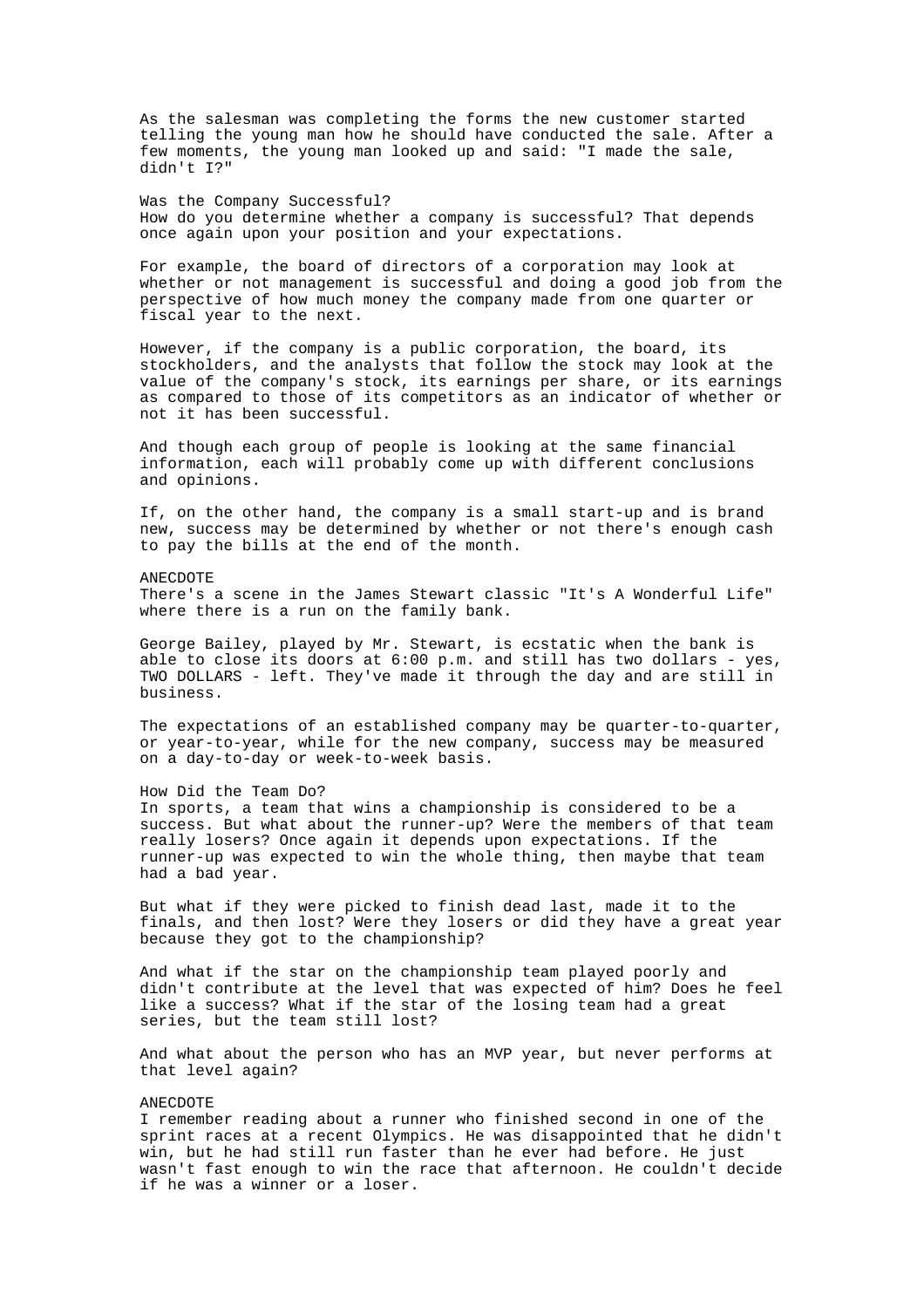So how do you look at success? You have two criteria: 1. You have to look at success within certain time frames: moment-tomoment, day-to-day, month-to-month, year-to-year, or over an entire lifetime. 2. You have to consider what your expectations were before you started.

Sidebar: DID TIGER HAVE A GOOD YEAR? For most golfers, any of these achievements would constitute a good year: winning the Masters by a record-setting 12 strokes. Winning more tournaments (four) than any other player on the tour. Becoming the first golfer on the tour to win more than \$2 million in a single season.

Tiger Woods did all of the above in the first half of his first full season on tour, at the ripe old age of 22. But Tiger didn't perform very well during the second half of the 1997 tour. He played in eight tournaments, had no victories and only two top 10 finishes, and earned just 300,000 dollars of his year's total of 2 million dollars.

Tiger Woods lives in a world that is different from yours and mine. He is expected to win every tournament he enters. And when he doesn't it's big news. So let me ask you: Was Tiger a success or a failure? End Sidebar

Sidebar: IS A 9-7 FOOTBALL TEAM THAT DOESN'T MAKE THE NFL PLAYOFFS A SUCCESS?

The New York Jets had the worst record in professional football during the 1996 season, when they went 1 and 15. Then Bill Parcells became their head coach. He changed players. He changed habits. He changed attitudes. And the team started to win.

The Jets could have clinched a playoff berth with a victory in the last game of the season. But they lost to Detroit 13-10 on a day when super running back Barry Sanders rushed for his 2000th yard of the season. Did the Jets have a successful season? END SIDEBAR

Success Comes from Participation You see, everything in life depends upon your frame of reference: where you are, where you came from, and where you want to go.

REMEMBER You should feel that you are a success when you try, when you participate, when you go out there and put your butt on the line.

Success is the act of trying to improve upon the things you're already doing. It's growing and developing. It's accepting bigger and greater challenges. It's not being afraid of making a mistake, suffering a setback, or failing. It's trying to do your very best.

And if, in the end, your very best wasn't quite good enough, you just have to go back to work and prepare a bit harder for the next time.

It is through the act of participating, as you try to achieve your goals, that you succeed. Nobody succeeds 100 percent in anything they do. When you're able to recognize and accept this fact of life, you realize that failure and losing are as much a part of the game of life as are success and winning.

So embrace your goals, dreams, and desires. Pour your energy into completing those daily tasks. Go out and play your game, and play it to win! But don't think only of winning games, think of winning championships!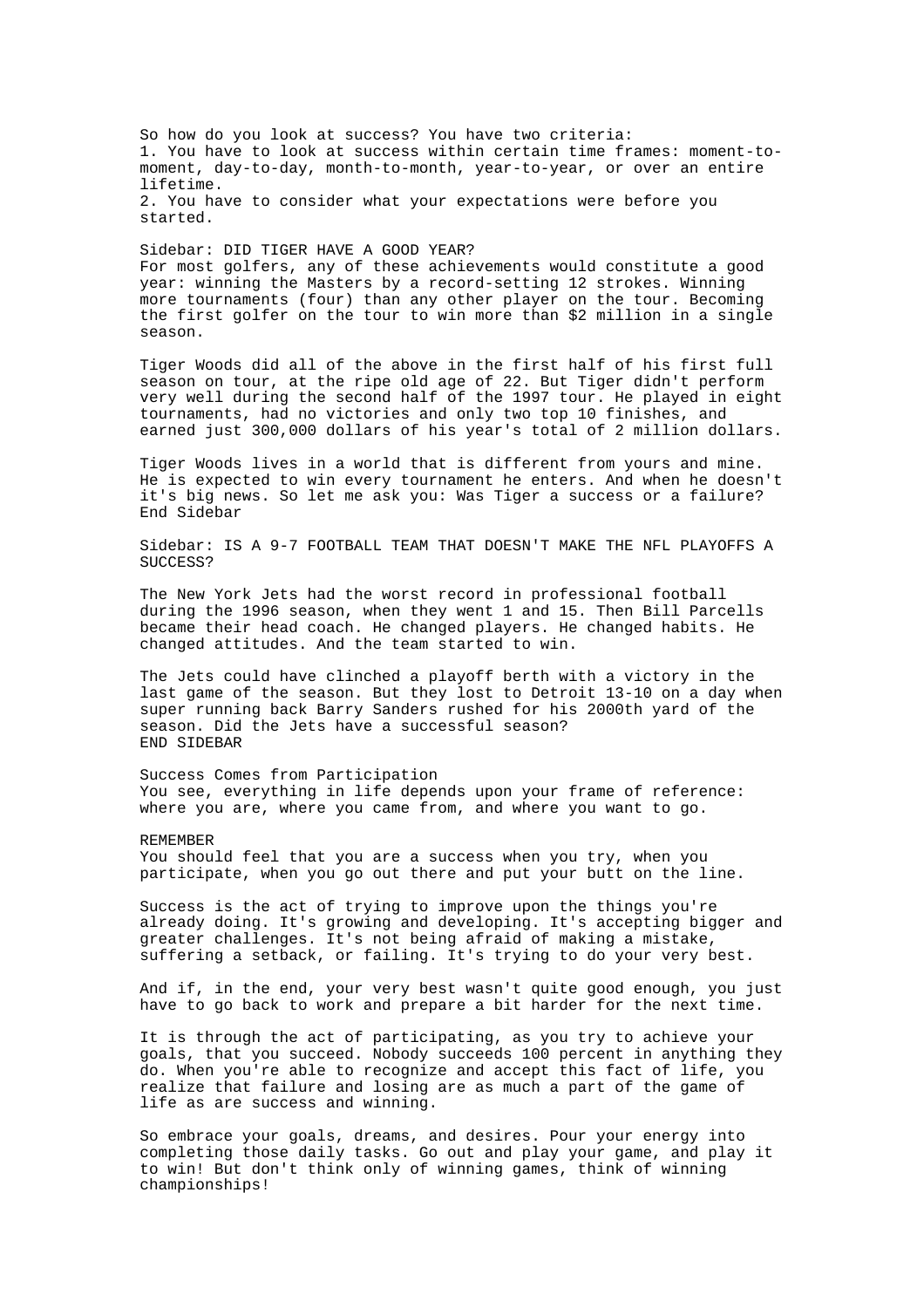The Thirteen Characteristics of Successful People I've spent many years studying successful people and have identified the skills, talents, and characteristics that enable them to succeed.

As you look at and study these skills, talents, and characteristics, you'll realize that you possess many of them yourself.

Some of these skills and talents are more dominant than others and will play a greater part in your being, or becoming, a success in the business of life. These are the things you do well. The things you do easily and effortlessly. These are your strengths.

When you find you need a skill or talent you don't have, just go out and look for a person or group of people with the skills, talents, and training you need. Skills and talents that complement your own.

These people will become your teammates, colleagues, co-workers, professional advisors, and friends. With these combined skills and talents organizations grow, prosper, and become successful.

These are the five things you'll find every successful person has in common: 1. They have a dream. 2. They have a plan. 3. They have specific knowledge or training. 4. They're willing to work hard. 5. They don't take no for an answer.

REMEMBER Success begins with a state of mind. You must believe you'll be successful in order to become a success.

The following is a list of the skills, talents, and characteristics you'll find in successful people:

1. Successful People Have a Dream. They have a well-defined purpose. They have a definite goal. They know what they want. They aren't easily influenced by the thoughts and opinions of others. They have willpower. They have ideas. Their strong desire brings strong results. They go out and do things that others say can't be done.

REMEMBER It only takes one sound idea to achieve success.

l. People who excel in life are those who produce results, not excuses. Anybody can come up with excuses and explanations for why he hasn't made it. Those who want to succeed badly enough don't make excuses.

2. Successful People Have Ambition. They want to accomplish something. They have enthusiasm, commitment, and pride. They have self-discipline. They're willing to work hard and to go the extra mile. They have a burning desire to succeed. They're willing to do whatever it takes to get the job done.

REMEMBER With hard work come results. The joy in life comes with working for and achieving something.

3. Successful People Are Strongly Motivated Toward Achievement. They take great satisfaction in accomplishing a task.

4. Successful People Are Focused. They concentrate on their main goals and objectives. They don't get sidetracked. They don't procrastinate. They work on the projects that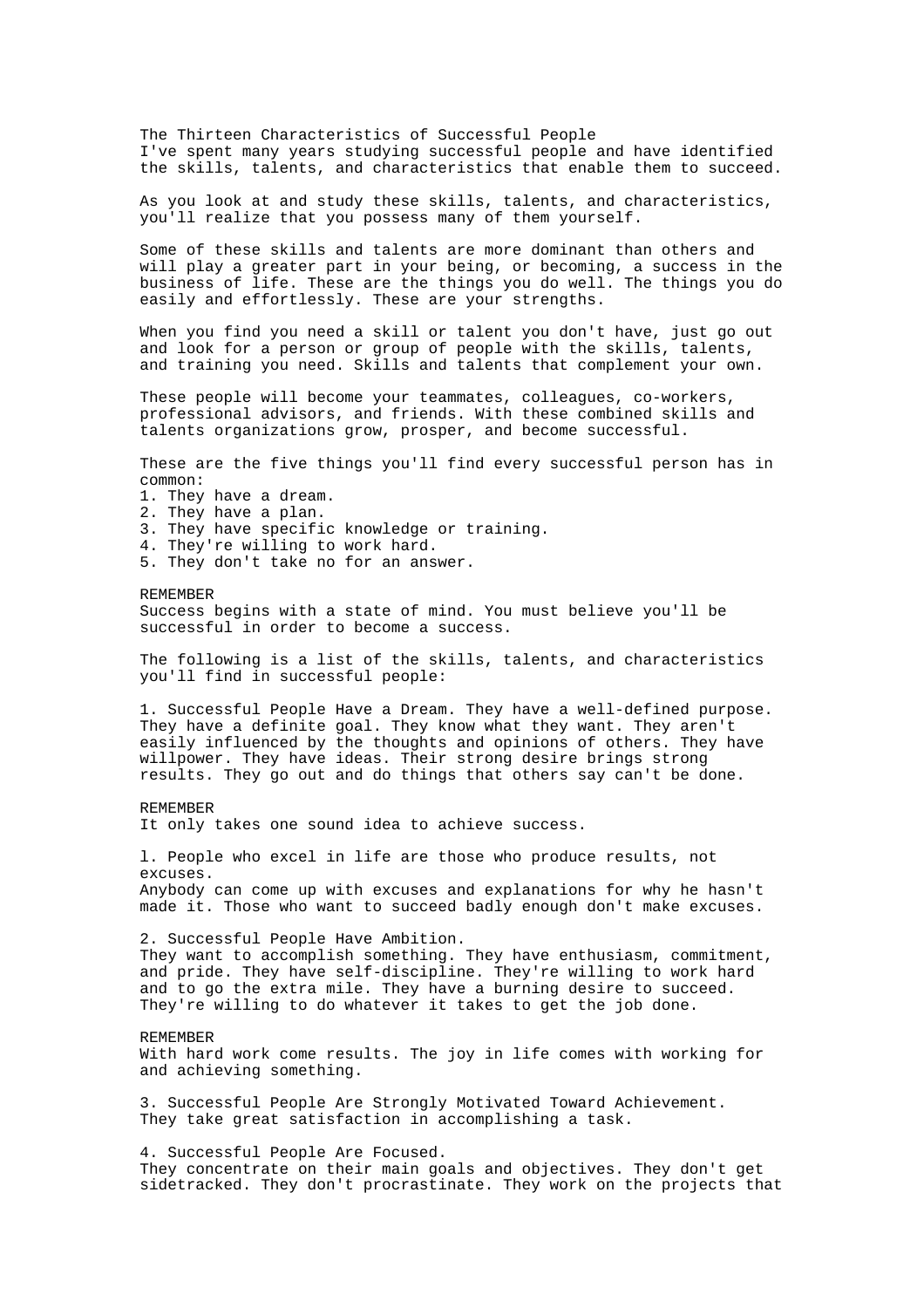are important, and don't allow those projects to sit until the last minute. They're productive, not just busy. 5. Successful People Learn How to Get Things Done. They use their skills, talents, energies, and knowledge to the fullest extent possible. They do the things that need to be done, not just the things they like to do. They are willing to work hard and to commit themselves to getting the job done. REMEMBER Happiness is found in doing and accomplishing, not in owning and possessing. ANECDOTE Many years ago I was asked the question: "Jeff, do you like pleasing habits or pleasing results?" As I pondered that probing question, and squirmed in my chair like a worm at the end of a hook, I felt as if I had painted myself into a corner. A few moments later I answered: "I like pleasing results." From that moment on my life changed. I began to do the things that were difficult, because that would enable me to achieve my goals. 6. Successful People Take Responsibility for Their Actions. They don't make excuses. They don't blame others. They don't whine and complain. 7. Successful People Look for Solutions to Problems. They're opportunity-minded. When they see opportunities they take advantage of them. 8. Successful People Make Decisions. They think about the issues and relevant facts, give them adequate deliberation and consideration, and make a decision. Decisions aren't put off or delayed, they're made now! Success Tip Spend more time thinking and planning before you make your decision, and you'll make better decisions. When you don't get the expected results from the decision you've made, change your course of action. Decisions should never be carved in stone. 9. Successful People Have the Courage to Admit They've Made a Mistake. When you make a mistake, admit it, fix it, and move on. Don't waste a lot of time, energy, money, and/or other resources trying to defend a mistake or a bad decision. REMEMBER When people are wrong, they may admit it to themselves. If they are handled gently and tactfully, they may admit it to others and even take pride in their frankness and broad-mindedness. But people become very defensive and angry when others try to cram their mistakes down their throats. 10. Successful People Are Self-Reliant. They have the skills, talents, and training that are needed in order to be successful. 11. Successful People Have Specific Knowledge, Training, and/or Skills and Talents. They know the things they need to know to be successful. And when they need information, knowledge, or skills and talents that they don't possess, they find someone who does possess them.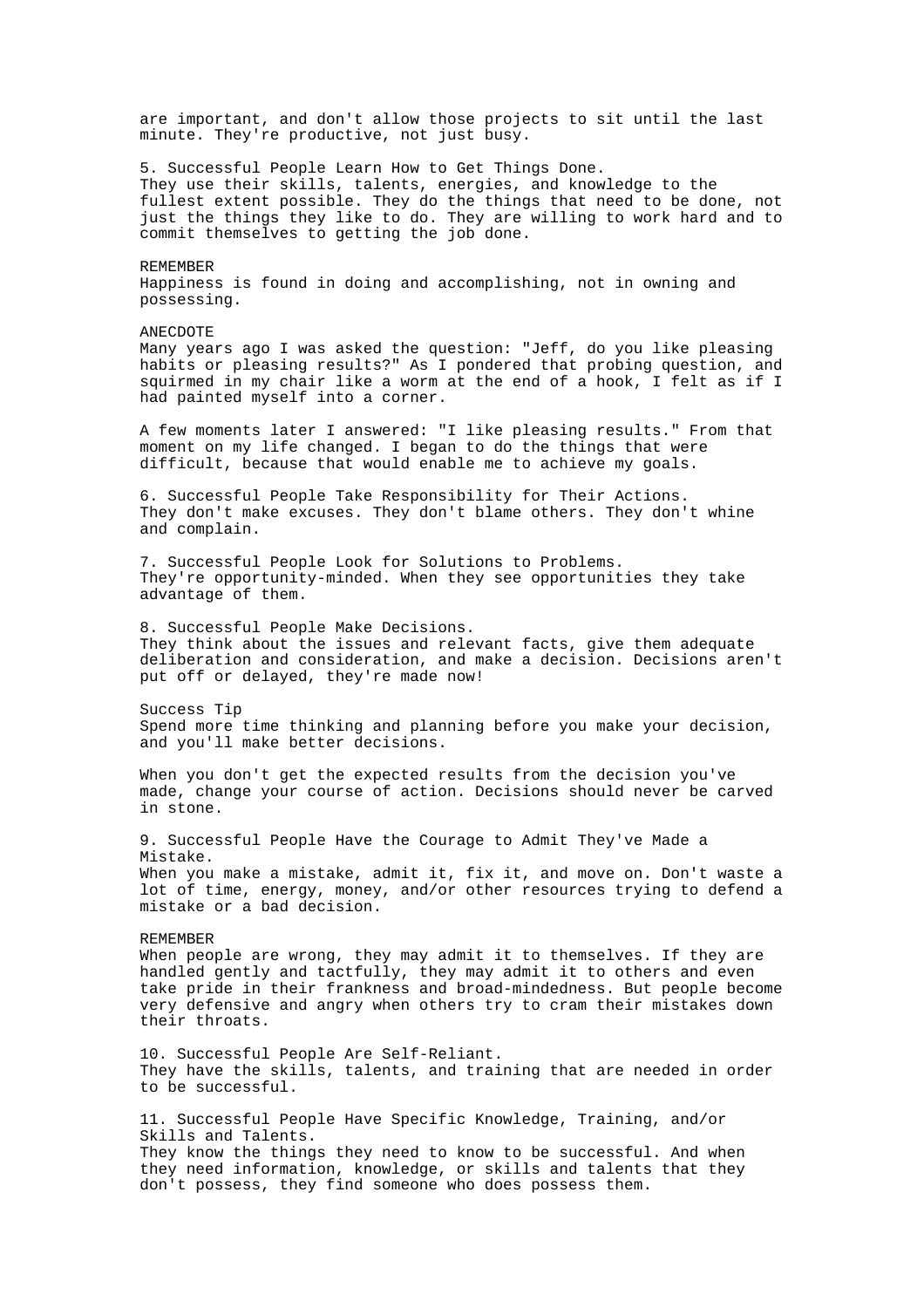12. Successful People Work with and Cooperate with Other People. They have positive, outgoing personalities. They surround themselves with people who offer them help, support, and encouragement. They are leaders.

13. Successful People Are Enthusiastic. They're excited by what they're doing, and that excitement is contagious. They draw people to them because these people want to work with them, do business with them, and be with them.

Principle #1: Successful People Have a Dream To be successful you've got to have a dream, a vision, a burning passion, a magnificent obsession. You've got to want something, and you've got to want it bad. This dream/goal/obsession has to become your prime motivator.

It takes enthusiasm, commitment, pride, a willingness to work hard, a willingness to go the extra mile, a willingness to do whatever has to be done in order to get the job done. To get the things you want in life you need motivation, drive, and energy.

ANECDOTE Keith Reinhard, the chairman and CEO of DDB Needham, was obsessed with a single goal: to win back the McDonald's advertising account he had lost in 1981.

Over the next 15 years Reinhard showered McDonald's with unsolicited ad campaigns. He traveled around the world to land morsels of McDonald's overseas advertising business.

He even peppered his conversations with quotes from McDonald's founder Ray Kroc. He kept in touch with the McDonald's marketing people, and in 1991 began to meet regularly with Paul Schrage, the company's chief marketing officer. Five years later McDonald's began to rethink its advertising strategy and ultimately awarded the business to DDB Needham.

## THE RETURN OF JOHN GLENN

On February 20, 1962, John Glenn orbited Earth three times aboard his Mercury capsule, Friendship 7, and became a national hero. But he always felt frustrated because he never had the opportunity to get back into space.

In 1996 he proposed to Daniel S. Goldin, NASA's administrator, that he be allowed to return to space as a "guinea pig" to show that space research might benefit the elderly.

Glenn discussed this idea with NASA officials about 50 times over the next two years. In January 1998, NASA announced that Glenn, at the age of 76, would be allowed to journey again into space and "show that senior citizens have the right stuff."

The deeper your passion, the deeper your commitment, the greater the likelihood you'll become the success you dream of becoming. And when you have this deep passion and commitment, you're no longer working. You no longer have a job. You're doing something you love, and surprisingly someone's willing to pay you to do it. You're having fun

Success Tip Fix firmly in your mind what it is you want to do; then go out and do it! The challenge comes in finding the thing in life that is your burning passion, your burning desire.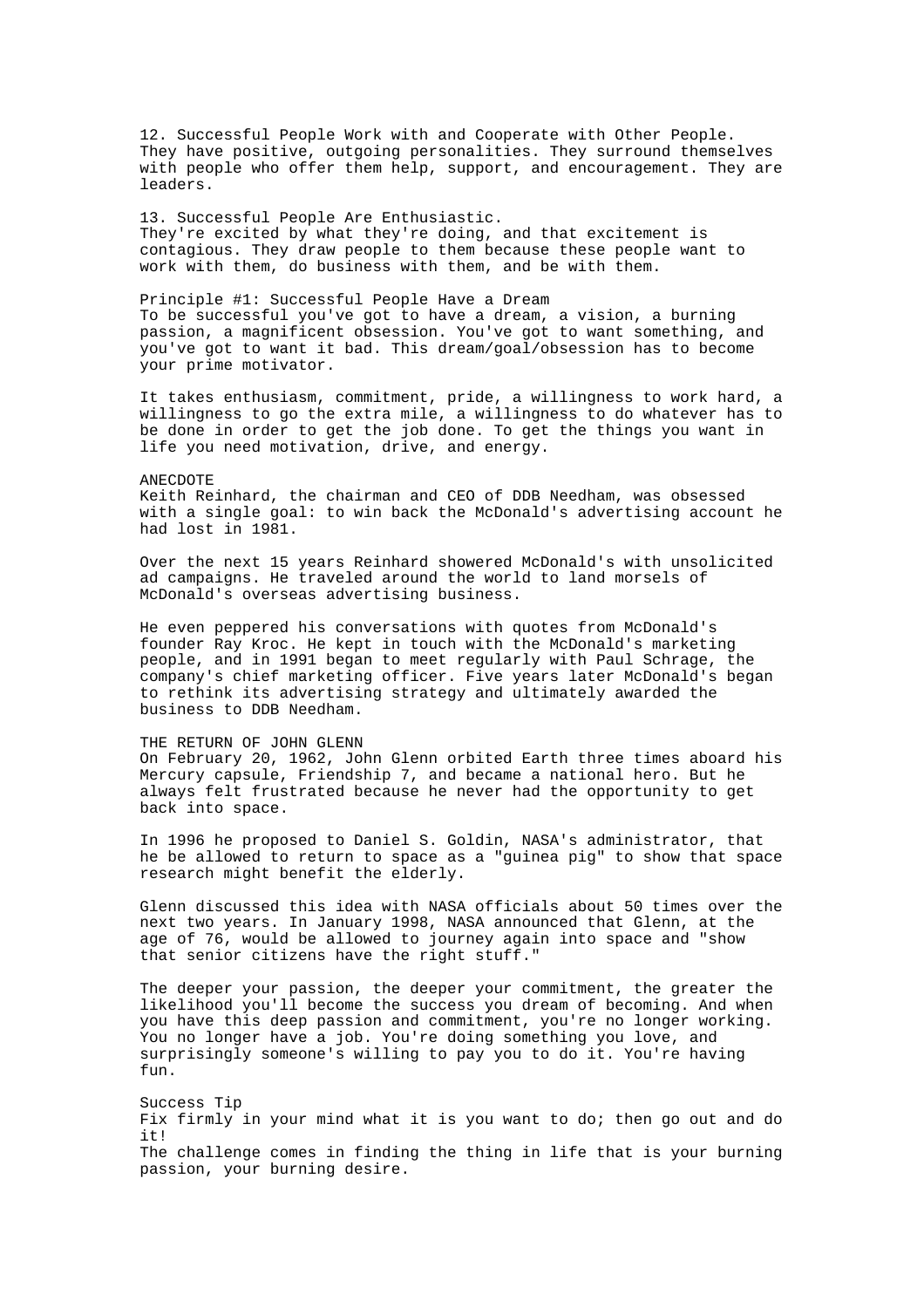So let me ask you: What is your burning passion? What is your burning desire? What do you dream of doing? What do you dream of accomplishing? What were you born to do?

If you don't yet know what your burning passion is, it's OK. Don't give it a second thought. Just keep reading, thinking, and dreaming. Throughout this book I'll be giving you more tools you can use to discover what you were born to do.

Don't be in a hurry: It's unlikely you'll make this discovery overnight. And once you do, it may take several years, or even a lifetime, for you to fulfill your dream. That's the thrill of life.

REMEMBER It is the search to discover what you were born to do that makes living so meaningful, interesting, and challenging.

ANECDOTE Some people reach their peak when others would consider them way beyond their prime. Here are two examples:

Winston Churchill was 66 years old in the spring of 1940 when he became Great Britain's wartime prime minister. His political career was presumed to have ended in January 1932.

Ray Kroc was 55 years old when he purchased the McDonald brother's small chain of hamburger stands. He turned the chain into the McDonald's Corporation.

Become a Dreamer Become a dreamer. Dream about the things you want to do. The things you want to accomplish. The things you want to have. The bigger your dreams, the bigger your successes.

REMEMBER First, you've got to dream it. Then you've got to work your butt off to make your dream come true.

Share your dreams with your friends, your family, your co-workers, and your colleagues. Find people who want to become your teammates. Search for people who can provide you with support, advice, and encouragement. People who will help you turn your dream into reality. People who are as excited about your dreams as you are.

**SUCCESS** 

Get rid of the naysayers. You can't allow yourself to be surrounded by people who aren't supportive and enthusiastic. These people will do nothing but pull you down, sap you of your energy and enthusiasm, and force you to spend lots of time convincing them that you can do the things you dream of doing.

Strive for excellence and greatness in everything you do.

In order to make your dream come true you must first create a plan of action-a Master Plan-and then you must execute the plan. (This is discussed in Step 2.)

Principle #2: Successful People Have Fun Whatever you do in life, you've got to have fun doing it. You've got to enjoy what you're doing. You've got to enjoy spending time with the people with whom you're working. You've got to like the people who are your customers and/or suppliers. The people with whom you interact every day.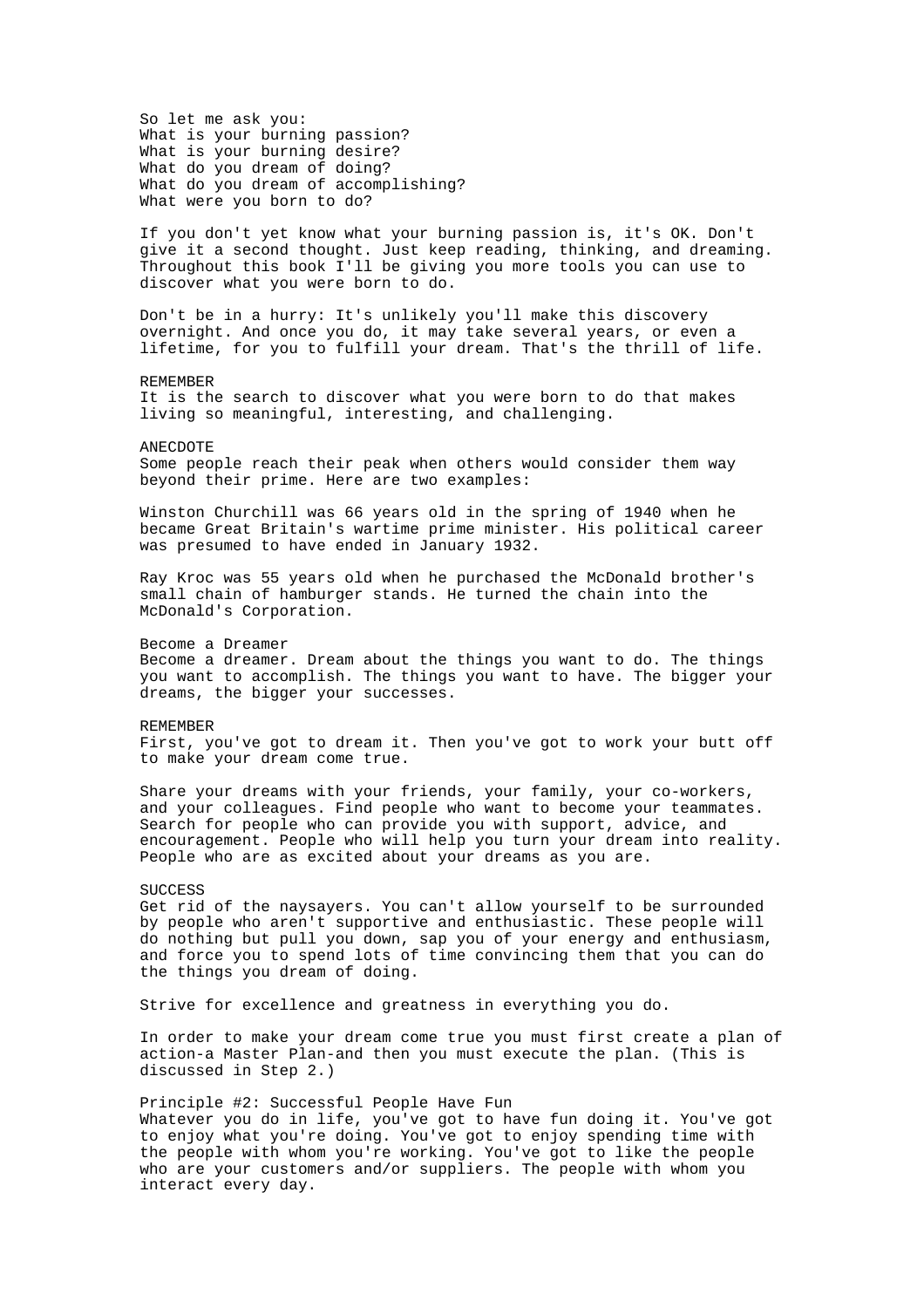If for some reason you aren't having fun, you aren't happy, you aren't achieving the pleasure, satisfaction, and/or enjoyment you feel you should have, then it's time to start planning your next career move.

That's what I find great about life. Everything's done by the process of elimination. Give yourself the opportunity to do, try, and experience many different things. Discover the things you don't like to do, and then try something else.

When things feel good, and you're getting whatever it is you need and want, then you should stay put. When strains, pressures, and/or tensions begin to develop, these are the warning signals that something's wrong. If they persist, then maybe it's time to make a change.

REMEMBER It's not a disaster to take a job and discover that you don't like it. It only becomes a disaster when you choose to stay.

Success Tip When you don't enjoy your work, or the environment in which you're working, it's impossible to be successful.

TWO POWERFUL THOUGHTS Always keep these two powerful thoughts in mind: Make your work play, and your play work.

Find a job you love to do, and you'll never work another day in your life.

Think for a few moments about what you just read. Read these thoughts a second and a third time. These are simple, but very important, concepts.

People rarely succeed at anything unless they have fun doing it. You must receive a feeling of satisfaction from your work. It must be rewarding for you. If it's not, all you've got is a job you must go to every day.

REMEMBER When you love something it has value to you. When something is of value you spend time doing it, you spend time enjoying it, and you take care of it.

What are five things that you love to do so much that you would do them for free?

TAKE ME OUT TO THE BALL GAME Harry Caray grew up with a passion for baseball and a desire to be a broadcaster. He got his first job as an announcer with the St. Louis Cardinals in 1945, and spent the next 54 years broadcasting games for the Cardinals, the Chicago White Sox, and the Chicago Cubs.

Caray made dull teams sound exciting and urged fans to come out to the old-never new-ball park. He loved baseball with all the trimmings. Throw the ball. Hit the ball. Catch the ball. Have a Bud.

During the seventh-inning stretch Harry always sang "Take Me Out to the Ball Game." Then one day Bill Veeck, the owner of the White Sox, noticed that the fans right below the booth were listening to Harry through the flooring and singing along. For years, Veeck had been waiting for the right guy to sing "Take Me Out to the Ball Game."

The next night, Veeck decided to hide a public address microphone in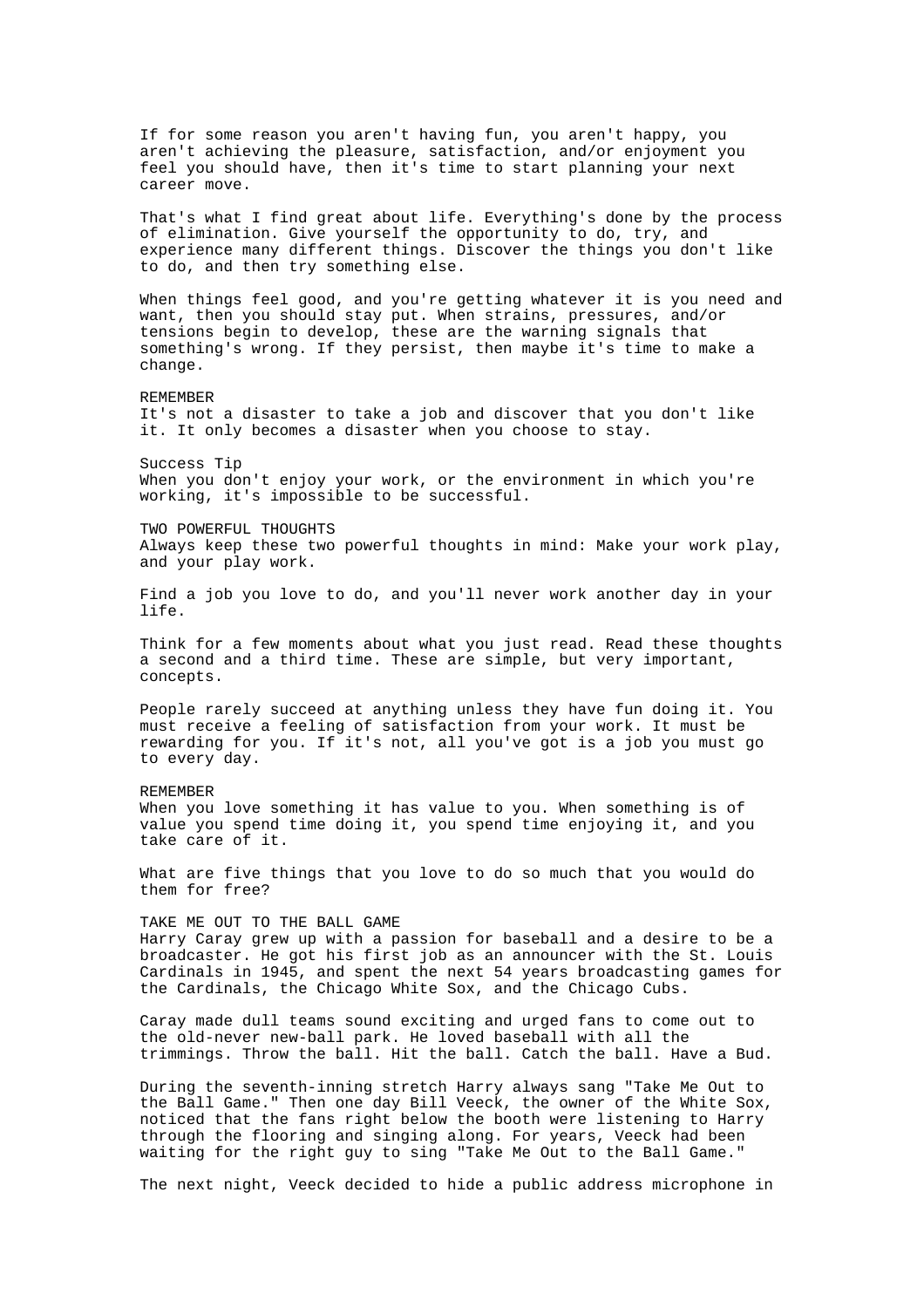the booth. When the organist began playing "Take Me Out to the Ball Game," Harry began singing and Veeck threw the switch. All of a sudden Harry heard about 10,000 voices booming back at him.

Veeck had correctly predicted that once you heard Harry sing you would join in because you knew you could sing better than him, and a tradition was born.

In 1989 Harry Caray was awarded entry into the broadcasters' wing of the Baseball Hall of Fame. He said: "I always tried, in each and every broadcast, to serve the fans to the best of my ability. In my mind, they are the unsung heroes of our great game."

He loved life. He loved people. He loved baseball. There was nothing in the world he enjoyed more.

Your challenge is to go out and find someone who would like to hire you and pay you to do something you would gladly do for free. Or, maybe you should be in business for yourself.

Principle #3: Successful People Have Desire To be successful in life you've got to have desire. You've got to want something. You've got to crave something. You've got to long for something. You've got to have a burning passion. You've got to be able to answer the question: "How badly do I want it?"

But desire is only a feeling. It's of no value until you've turned your desire into action. You must make the decision to go out and do something. A burning desire to be, and to do, is the starting point from which you take off with your dream!

Success Tip When you desire something so deeply that you won't take no for an answer, you're sure to succeed. The people who are most successful are those who are willing to do whatever it takes to get the job done!

When you know what you want, you'll move heaven and earth to get it. When something is important enough to you, you won't stop until you've gotten it. Go out and turn your desire into an all-consuming passion. Learn what the power of desire feels like when it becomes an obsession.

REMEMBER You can't see the size of a person's heart from the outside.

When you have a burning desire, a complete and total obsession, you have more strength and power than you ever imagined. With this strength you're able to survive disappointment, discouragement, temporary defeat, criticism, and all the comments from the naysayers who will tell you you're wasting your time.

You've got to believe! If you don't believe in yourself, who will?

## **SUCCESS**

To succeed, you must be willing to do whatever it takes to achieve your goals. You must convert your talk into action!

## REMEMBER

Things that are acquired without effort and without cost aren't appreciated. We tend to value things that come with a price. If everything in life were easy, we wouldn't have any challenges, we wouldn't experience growth, and we would all be the same. Boring!

Principle #4: Successful People Have Faith In addition to having a dream and desire, you've got to have faith.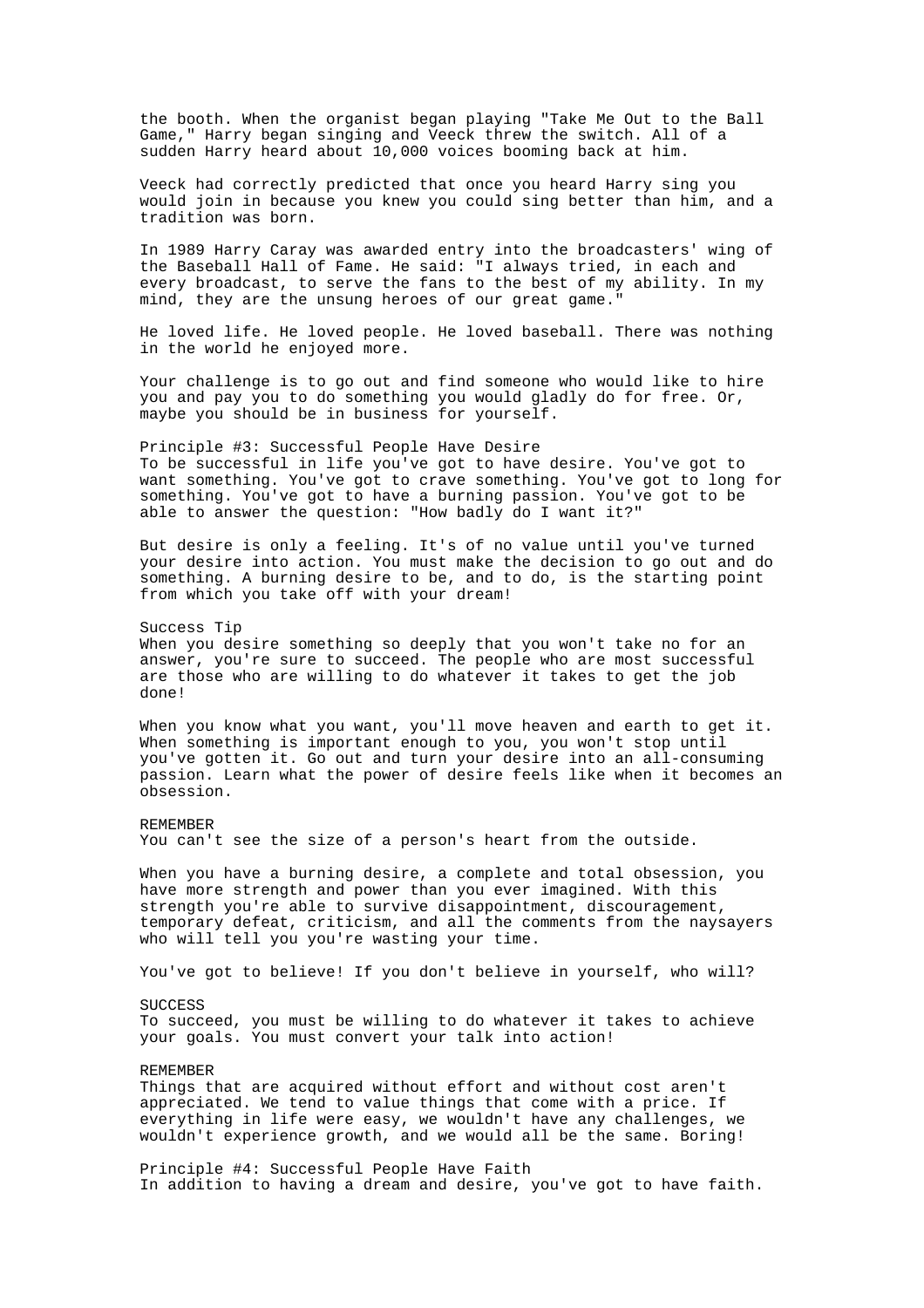You've got to believe that you can do it. This is what faith does for you:

Faith gives you life. Faith gives you power. Faith is the starting point to being successful.

Faith removes limitations. Faith is listening to that still small voice that speaks from deep within that tells you who you are and what you want to be.

Success is a Journey. Faith and hard work bring success. 1. Desire success with a state of mind that becomes an obsession. You must want it so badly that nothing will stop you.

2. Create a step-by-step plan that lays out in minute detail the things you must do to become successful.

3. Execute your plan with patience, persistence, and perseverance. Achieving success takes time. You've got to stick with your plan. You can't allow yourself to be distracted or change directions.

4. Don't accept failure!

PERSISTENCE Nothing in the world can take the place of persistence.

Talent will not! Nothing is more common than unsuccessful men with great talent.

Genius will not! Unrewarded genius is almost a proverb. Education will not! The world is full of educated failures.

Persistence prevails. Determination alone makes you omnipotent. -Calvin Coolidge

Principle #5: Successful People Make Their Own Luck You may think successful people became successful because they were lucky. But if you think that, you're dead wrong! Luck plays no part in being successful.

Successful people don't go through life hoping for a favorable break. They make their breaks themselves. They make their own luck. And that's what you should do!

Work hard to put yourself in a position to capitalize on the opportunities that come your way. Go out and seek situations that can provide you with the opportunities that will make you appear to be lucky to those who are watching from the sidelines.

ANECDOTE

When I think about luck I always visualize a baseball player patiently waiting for his pitch. He doesn't waste his swing on pitches that are outside the strike zone. He fouls off the ones that are strikes as he waits for that fastball up the middle that looks as if it's the size of a grapefruit.

And when he sees that pitch coming, he takes a big swing with all his might and smacks the hell out of it.

And if that right opportunity doesn't come along today, just keep doing the things you do best, and continue to move forward.

For myself, I've found that when I continue to do all the right things, something unexpected always comes out of nowhere. And when I'm sitting around waiting for something to happen, it never does.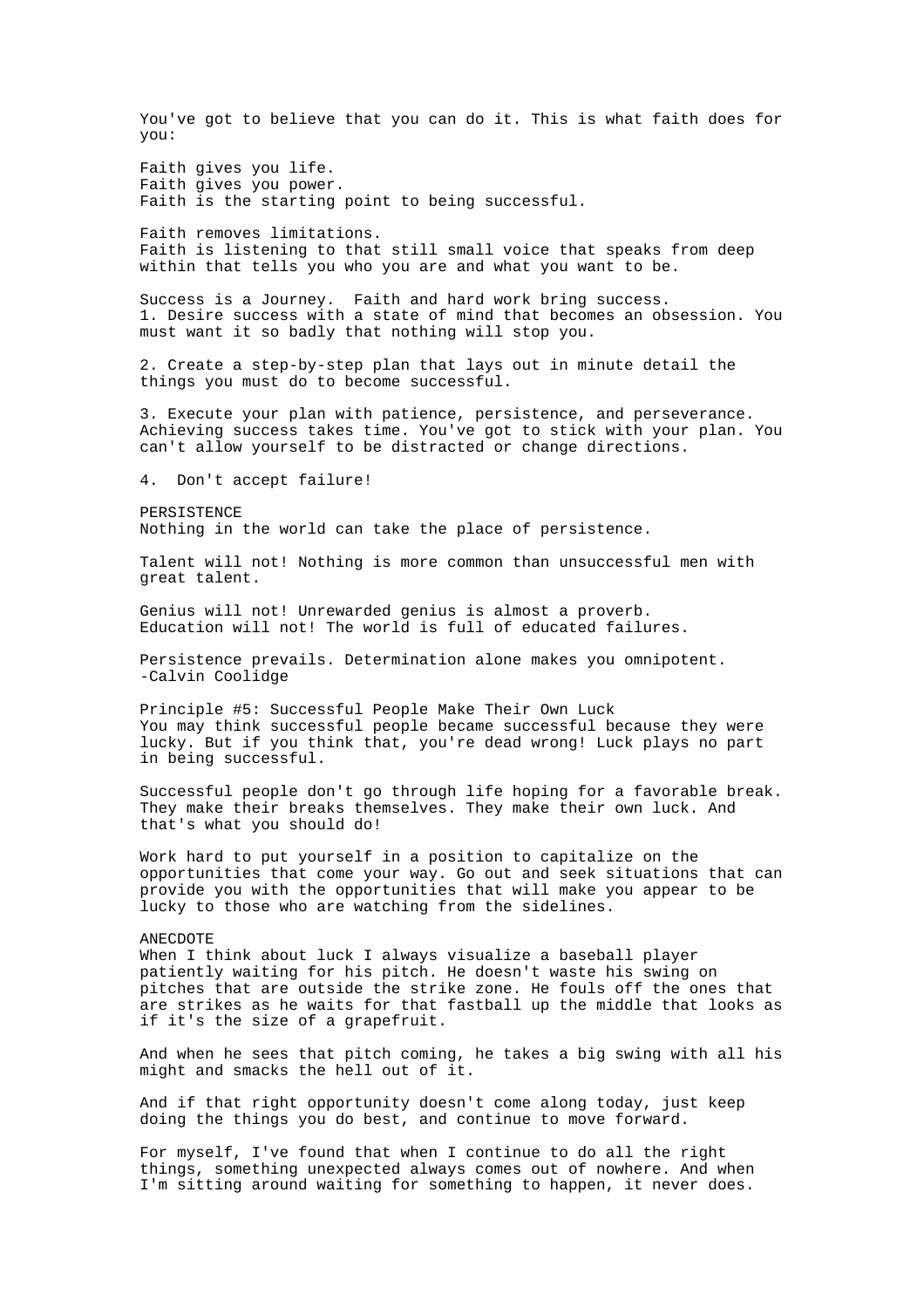REMEMBER The only break you can afford to rely upon is the one you make yourself.

Success Tip There is a difference between wishing for something and being willing to go out and get it. You must believe that you can do it!

Principle #6: Successful People Aren't Afraid of Failure Successful people know that nothing ever goes exactly as planned. And no matter how hard you work, sooner or later you must face the reality that you failed. You tried to do something and weren't successful. You didn't get the result you wanted.

You didn't get the job you hoped for. You didn't get the raise you deserved. You didn't close the big order. Your largest account just walked out the door. You struck out with the bases loaded. You missed the winning shot at the buzzer. There was a fly in the ointment. There was a glitch somewhere. You failed. SO WHAT!

You don't close every sale. You don't win every game. You aren't going to hit a home run every time you're up to bat. You don't always get what you want. Failure is OK. It's part of life. It should be expected.

The bigger question is: What do you do next? What do you do after you've failed?

As Frank Sinatra said: "You pick yourself up and get back in the race. That's life..."

You don't feel sorry for yourself. You don't mope around. You pick yourself up and do it again and again and again until you get it right!

Failure is as much a part of life as success. Losing is as much a part of life as winning. The most important thing to think about is how can you ensure that you won't fail in the same way a second time.

Life is a series of trial-and-error experiences. We are taught something by a teacher, and then we try to do it ourselves. The first time we do it we probably don't get the results we want. So we try again, and again, and again.

With practice we get better. Then we push ourselves as we try to do something that's a little bit more difficult. As we succeed, our expectations increase, and so does the satisfaction that comes from the feeling of a job well done.

So we set our sights a bit higher-to improve our results as compared to what we've done before and in relation to the results of those with whom we are competing-and we try again. We continue to push ourselves to new heights.

When we succeed, we once again raise the bar. And when we don't, we go back to work to improve our skills and talents, and try again.

That is why I feel that the subjects of success and failure are so intertwined: because it is through failure that we grow and develop as individuals. We learn through our failures. Failures show us our flaws, our imperfections, the areas in which we need improvement.

In order to achieve your goals, to fulfill your desires, to make your dreams come true, you're going to have to work. It is hard work that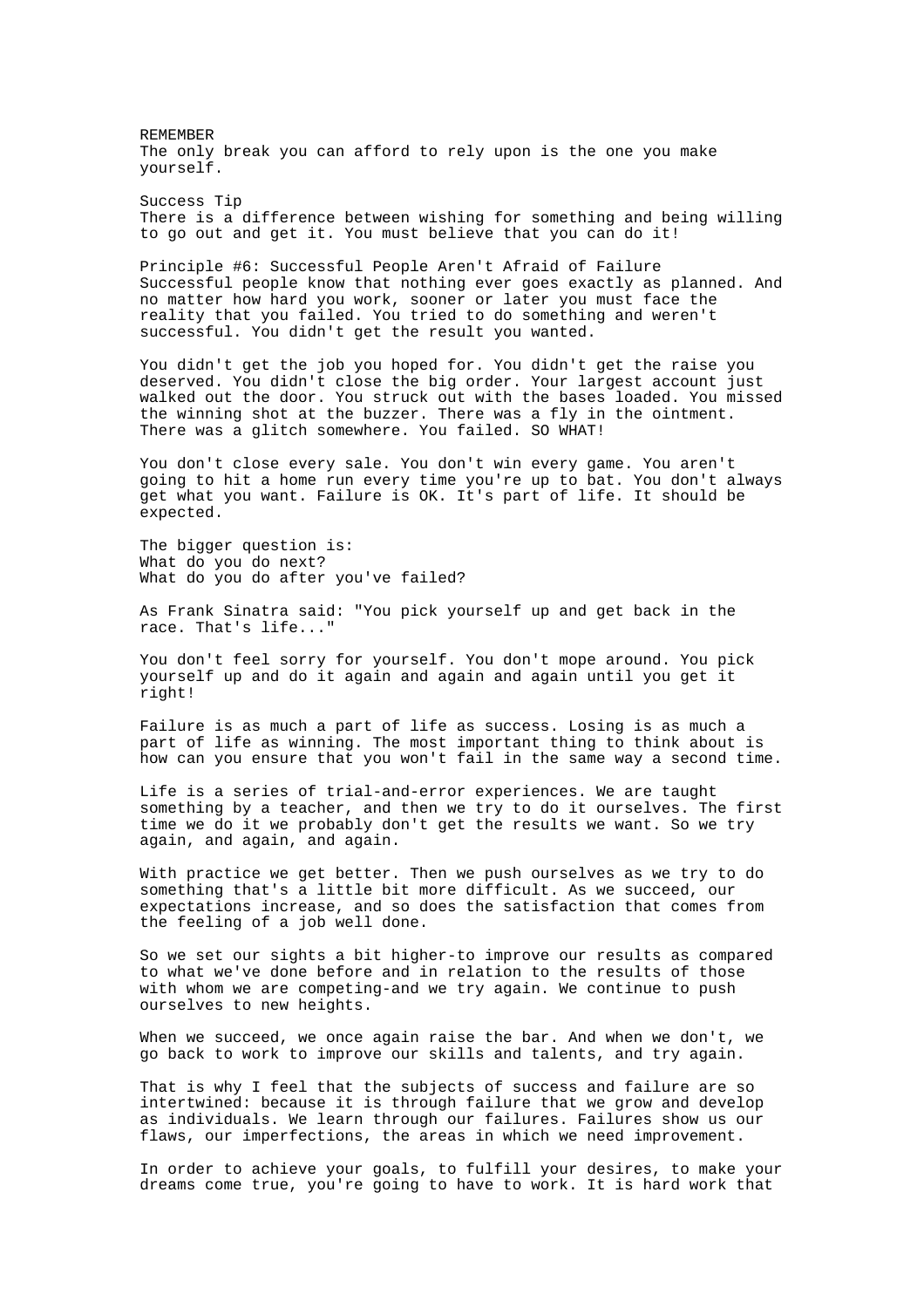makes you better at what you do, and failing from time to time is just a part of life.

REMEMBER If you're not experiencing failure, you're not working hard enough.

Overcome the Fear of Failure Failure is trying to do something and not getting the desired results. Fear of failure is something else. Fear of failure causes paralysis.

It's unfortunate, but many people go through life with a fear of failure. They're so afraid that they're going to make a mistake, that they won't do something right, that it won't be perfect, that they don't try to do anything at all.

So what happens to them? They become paralyzed and don't do anything. And with this paralysis they lose the ability to have a rewarding, meaningful, and enjoyable life.

It's just physically impossible for someone who has a fear of failure to achieve anything, because that person has never tried. He never gave himself the opportunity to succeed.

It is in doing, trying, and experiencing things you never did before that you grow and develop. Through practice you get better and better at the things you do.

Principle #7: Successful People Don't Quit! So far we've discussed dreams, desire, faith, and luck. Now I want to address the subject of quitting. Yes, we all have bad days. Yes, things don't always go your way. Yes, you may feel that the whole world is ganging up on you as everything appears to be going down the tubes.

But it is in these times of adversity that you draw on the strength deep inside of you and force yourself to continue moving forward. Other people have lost major accounts, have lost their jobs, have lost a loved one, have had a spouse decide it was time to leave, and a whole lot more.

However, through it all they find the stamina, willpower, energy, and courage to go on. And go on they do. For it is in facing adversity that we grow. We're forced to do things we never did before. And we do them.

During your lifetime you are sure to have setbacks, meet with temporary defeat, and perhaps experience some failure, if you haven't already. The question is: What do you do when that happens?

Quit? No way! Just because you experienced a failure doesn't mean you should quit. What fun would life be if you did? Quitting is the easy way out. And besides, even if you do quit, where are you going to go? What are you going to do? More importantly, think about what has happened.

If you never experienced failure, how would you ever learn from your mistakes? When you experience failure, this is what you should do:

Analyze your mistakes. Determine what went wrong and why. Identify what you can do differently next time.

Learn from your failure. Try again! When defeat overtakes you, the easiest and seemingly most logical